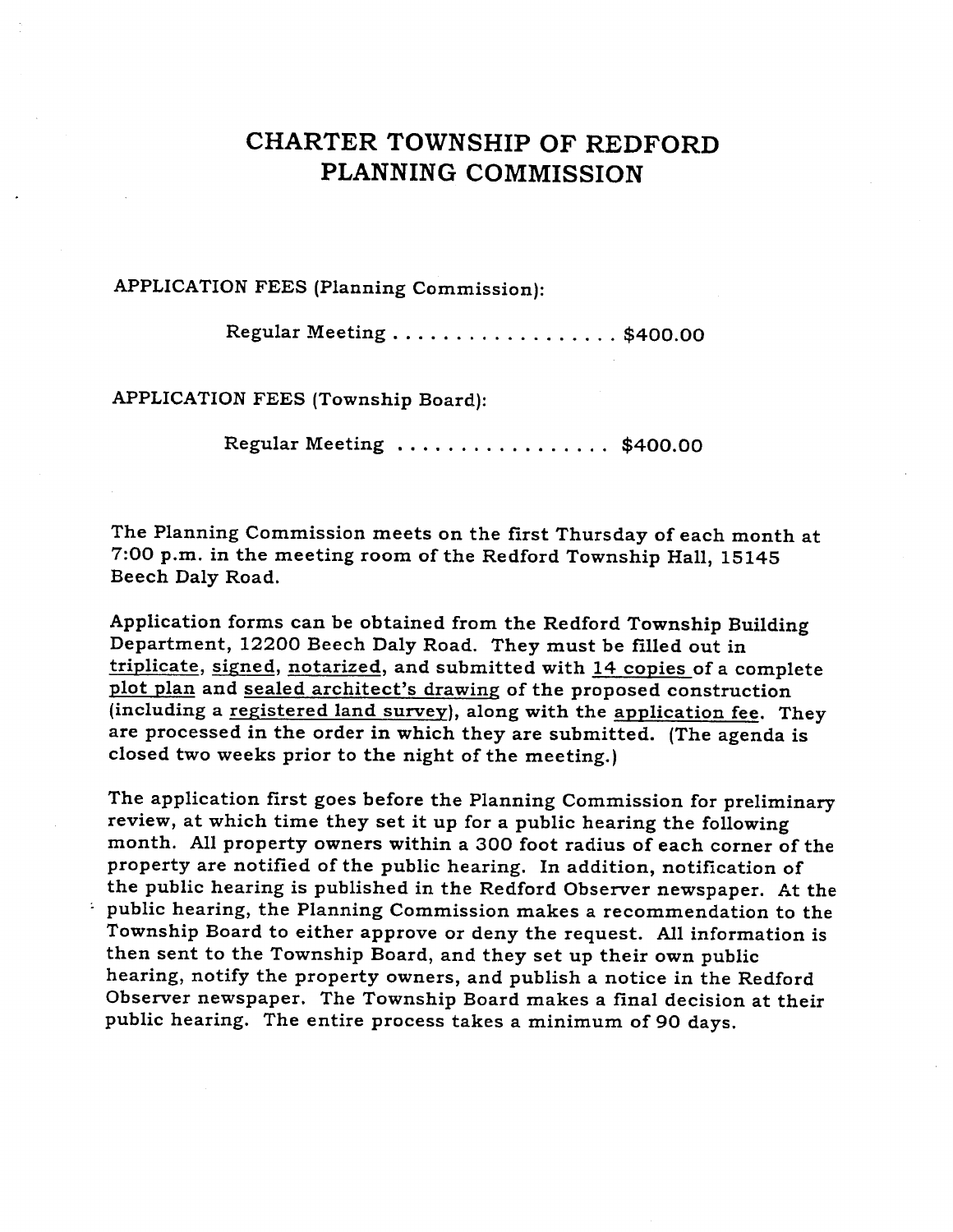## **REDFORD TOWNSHIP PLANNING COMMISSION APPLICATION FOR HEARING**

| Application No.                                                                                                                                                                                            |                     |               |  |
|------------------------------------------------------------------------------------------------------------------------------------------------------------------------------------------------------------|---------------------|---------------|--|
|                                                                                                                                                                                                            |                     |               |  |
| Applicant's Home Address <b>Acceleration and Acceleration</b> and Applicant's Home Address <b>Applicant's</b>                                                                                              |                     |               |  |
|                                                                                                                                                                                                            |                     |               |  |
|                                                                                                                                                                                                            |                     |               |  |
|                                                                                                                                                                                                            |                     |               |  |
|                                                                                                                                                                                                            |                     |               |  |
| LOCATION:<br>Side of street $\frac{W \cap E \cap W}{W \cap E \cap W}$                                                                                                                                      | House Number        |               |  |
|                                                                                                                                                                                                            |                     | <b>Street</b> |  |
| <b>Cross Street</b>                                                                                                                                                                                        | <b>Cross Street</b> |               |  |
|                                                                                                                                                                                                            |                     |               |  |
| Alley                                                                                                                                                                                                      |                     |               |  |
| Rear or side                                                                                                                                                                                               |                     |               |  |
| Zoning classification, Present__________________________________Desired ____________________________                                                                                                       |                     |               |  |
| Uses desired which are not permitted by present zoning and reasons for this request ______________                                                                                                         |                     |               |  |
| If you are purchasing property, submit photostatic copy of Land Contract or preliminary<br>agreement.                                                                                                      |                     |               |  |
| If the applicant is not the owner of all areas to be covered, list names, addresses, phone numbers,<br>and legal description of other parcels (use separate sheet if necessary) __________________________ |                     |               |  |
|                                                                                                                                                                                                            |                     |               |  |
| 1. If a building is presently located upon the premises, attach a photograph of the building.                                                                                                              |                     |               |  |

**2. Fourteen (14) copies of a Site Plan mus t be submitted. (See reverse side of this application for information required on the plan.)**